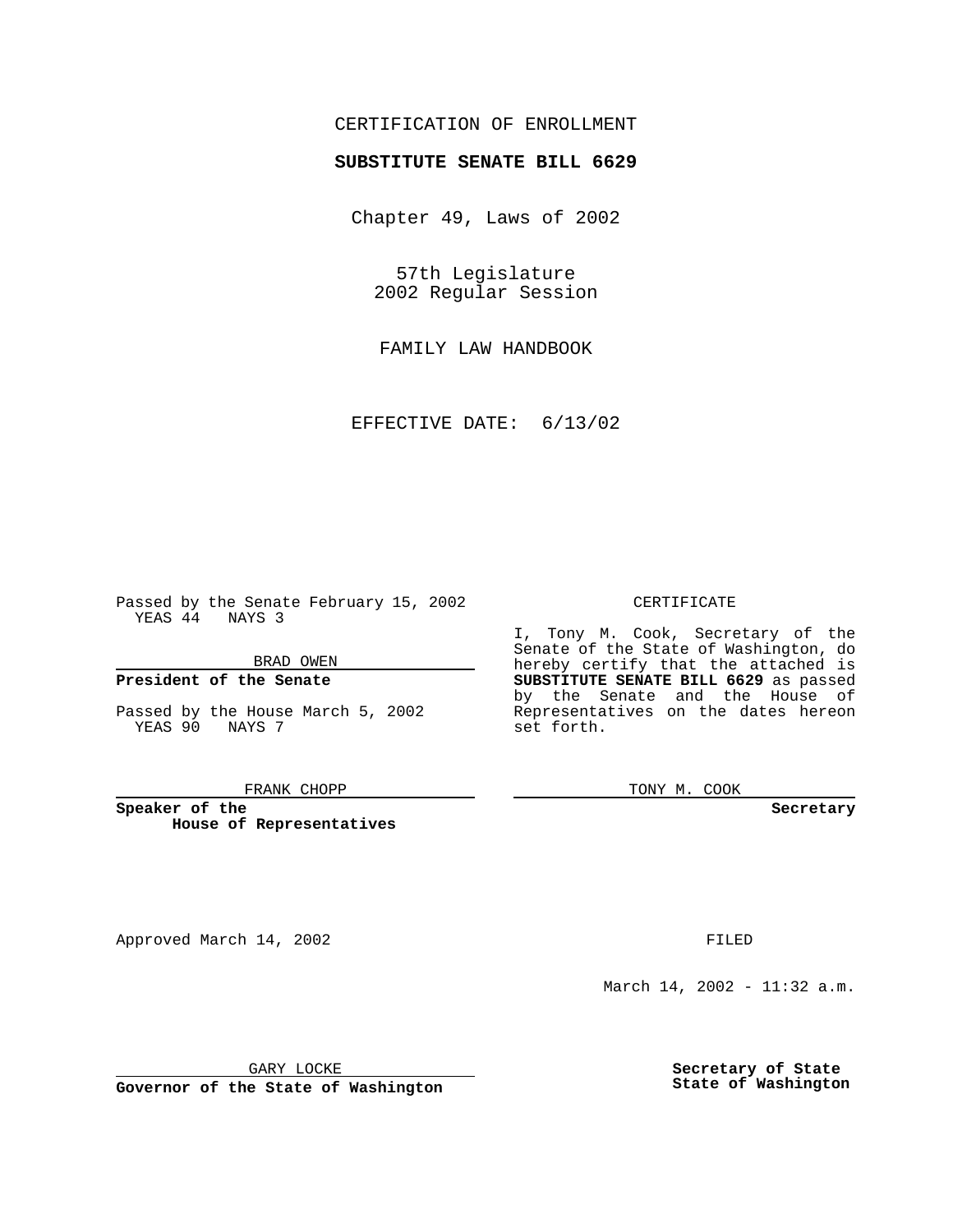# **SUBSTITUTE SENATE BILL 6629** \_\_\_\_\_\_\_\_\_\_\_\_\_\_\_\_\_\_\_\_\_\_\_\_\_\_\_\_\_\_\_\_\_\_\_\_\_\_\_\_\_\_\_\_\_\_\_

\_\_\_\_\_\_\_\_\_\_\_\_\_\_\_\_\_\_\_\_\_\_\_\_\_\_\_\_\_\_\_\_\_\_\_\_\_\_\_\_\_\_\_\_\_\_\_

Passed Legislature - 2002 Regular Session

### **State of Washington 57th Legislature 2002 Regular Session**

**By** Senate Committee on Human Services & Corrections (originally sponsored by Senators Sheahan, T. Sheldon, Jacobsen, Oke, Hargrove, Swecker, Rasmussen, Honeyford, Shin and Winsley)

READ FIRST TIME 02/08/2002.

 AN ACT Relating to a family law handbook; amending RCW 2.56.030; adding a new section to chapter 2.56 RCW; and creating a new section.

BE IT ENACTED BY THE LEGISLATURE OF THE STATE OF WASHINGTON:

NEW SECTION. **Sec. 1.** The legislature declares that:

 (1) Strong marital relationships result in stronger families, children, and ultimately, stronger communities and place less of a fiscal burden on the state; and

 (2) The state has a compelling interest in providing couples, applying for a marriage license, information with regard to marriage and, if contemplated, the effects of divorce.

 **Sec. 2.** RCW 2.56.030 and 1997 c 41 s 2 are each amended to read as follows:

 The administrator for the courts shall, under the supervision and direction of the chief justice:

 (1) Examine the administrative methods and systems employed in the offices of the judges, clerks, stenographers, and employees of the courts and make recommendations, through the chief justice, for the 18 improvement of the same;

p. 1 SSB 6629.SL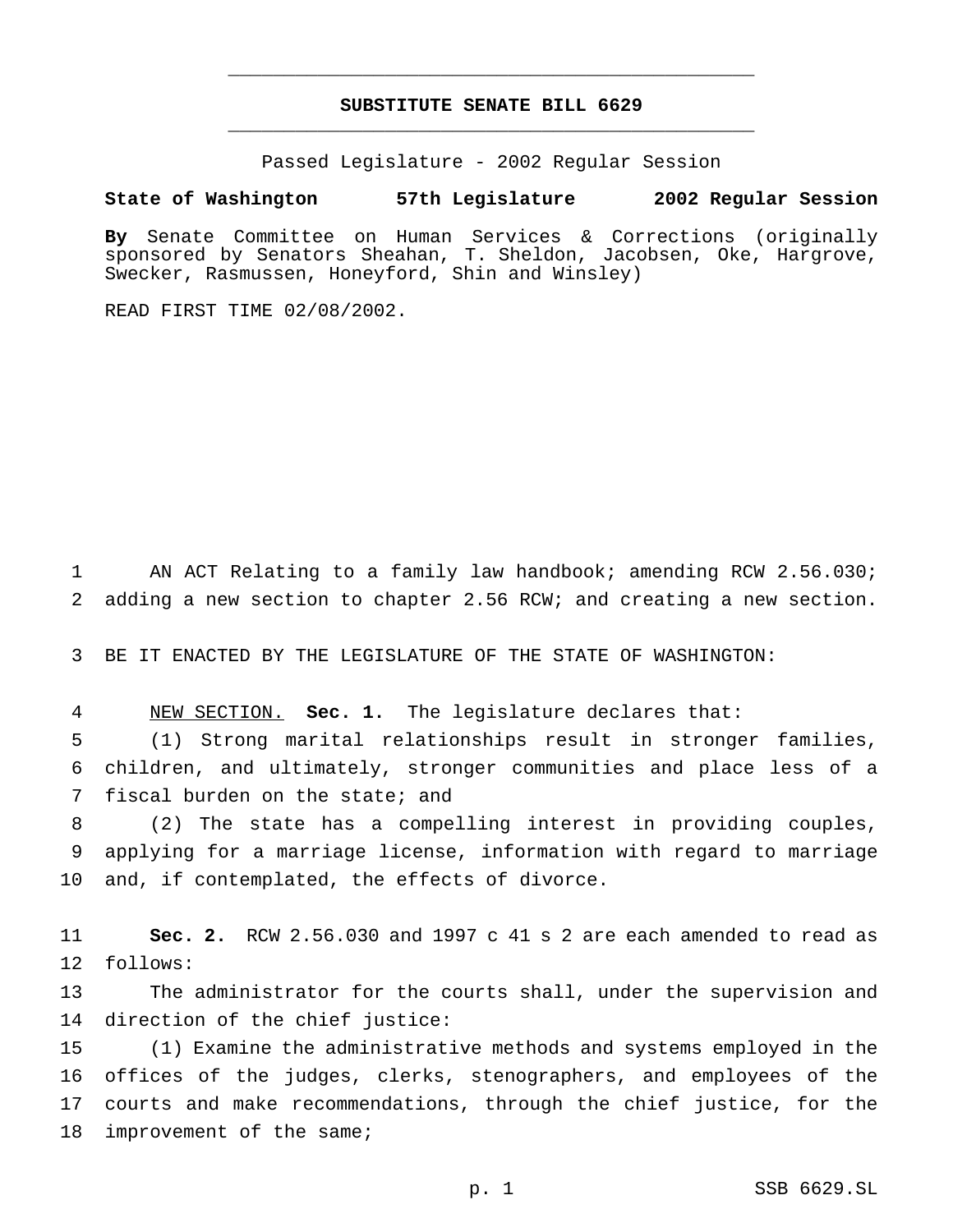(2) Examine the state of the dockets of the courts and determine 2 the need for assistance by any court;

 (3) Make recommendations to the chief justice relating to the assignment of judges where courts are in need of assistance and carry out the direction of the chief justice as to the assignments of judges to counties and districts where the courts are in need of assistance;

 (4) Collect and compile statistical and other data and make reports of the business transacted by the courts and transmit the same to the chief justice to the end that proper action may be taken in respect thereto;

 (5) Prepare and submit budget estimates of state appropriations necessary for the maintenance and operation of the judicial system and make recommendations in respect thereto;

 (6) Collect statistical and other data and make reports relating to the expenditure of public moneys, state and local, for the maintenance and operation of the judicial system and the offices connected therewith;

 (7) Obtain reports from clerks of courts in accordance with law or rules adopted by the supreme court of this state on cases and other judicial business in which action has been delayed beyond periods of time specified by law or rules of court and make report thereof to supreme court of this state;

 (8) Act as secretary of the judicial conference referred to in RCW 2.56.060;

 (9) Submit annually, as of February 1st, to the chief justice, a report of the activities of the administrator's office for the preceding calendar year including activities related to courthouse security;

 (10) Administer programs and standards for the training and education of judicial personnel;

 (11) Examine the need for new superior court and district judge positions under a weighted caseload analysis that takes into account the time required to hear all the cases in a particular court and the amount of time existing judges have available to hear cases in that court. The results of the weighted caseload analysis shall be reviewed by the board for judicial administration which shall make recommendations to the legislature. It is the intent of the legislature that weighted caseload analysis become the basis for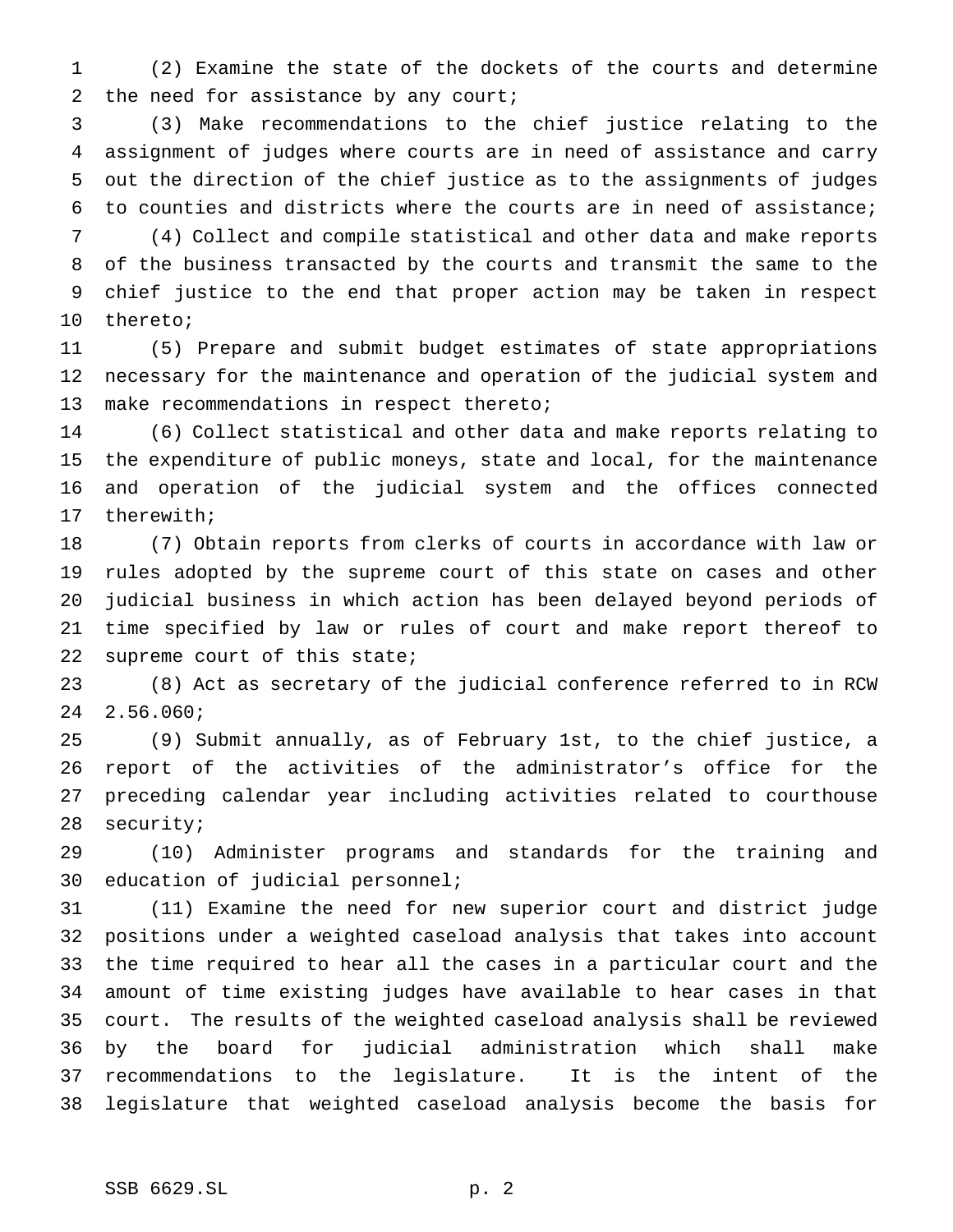creating additional district court positions, and recommendations should address that objective;

 (12) Provide staff to the judicial retirement account plan under chapter 2.14 RCW;

 (13) Attend to such other matters as may be assigned by the supreme court of this state;

 (14) Within available funds, develop a curriculum for a general understanding of child development, placement, and treatment resources, as well as specific legal skills and knowledge of relevant statutes including chapters 13.32A, 13.34, and 13.40 RCW, cases, court rules, interviewing skills, and special needs of the abused or neglected child. This curriculum shall be completed and made available to all juvenile court judges, court personnel, and service providers and be updated yearly to reflect changes in statutes, court rules, or case law;

 (15) Develop, in consultation with the entities set forth in RCW 2.56.150(3), a comprehensive statewide curriculum for persons who act as guardians ad litem under Title 13 or 26 RCW. The curriculum shall be made available July 1, 1997, and include specialty sections on child development, child sexual abuse, child physical abuse, child neglect, clinical and forensic investigative and interviewing techniques, family reconciliation and mediation services, and relevant statutory and legal requirements. The curriculum shall be made available to all superior court judges, court personnel, and all persons who act as guardians ad litem;

 (16) Develop a curriculum for a general understanding of crimes of malicious harassment, as well as specific legal skills and knowledge of RCW 9A.36.080, relevant cases, court rules, and the special needs of malicious harassment victims. This curriculum shall be made available to all superior court and court of appeals judges and to all justices of the supreme court;

 (17) Develop, in consultation with the criminal justice training commission and the commissions established under chapters 43.113, 43.115, and 43.117 RCW, a curriculum for a general understanding of ethnic and cultural diversity and its implications for working with youth of color and their families. The curriculum shall be available to all superior court judges and court commissioners assigned to juvenile court, and other court personnel. Ethnic and cultural diversity training shall be provided annually so as to incorporate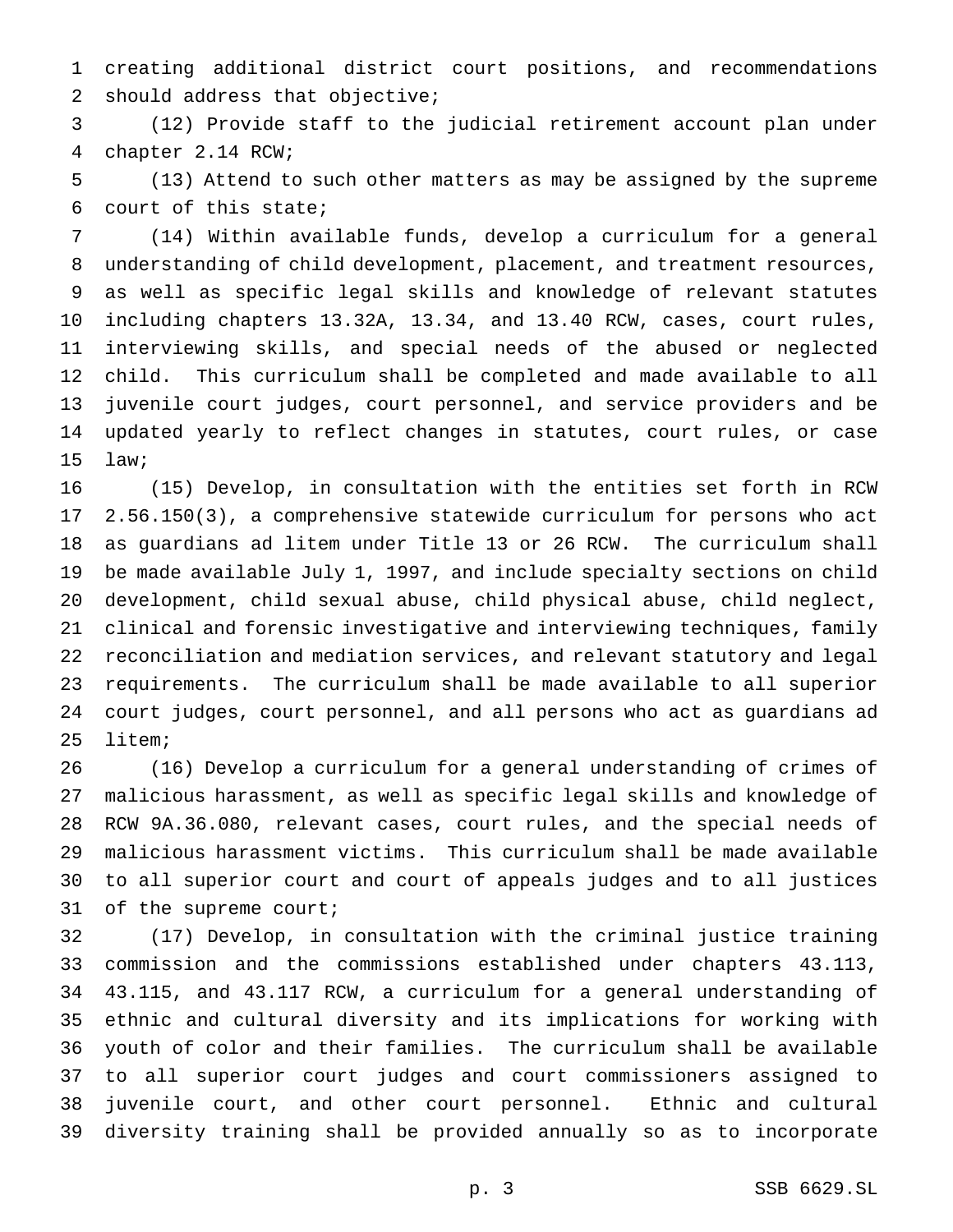cultural sensitivity and awareness into the daily operation of juvenile courts statewide;

 (18) Authorize the use of closed circuit television and other electronic equipment in judicial proceedings. The administrator shall promulgate necessary standards and procedures and shall provide 6 technical assistance to courts as required;

 (19) Develop a Washington family law handbook in accordance with section 3 of this act.

 NEW SECTION. **Sec. 3.** A new section is added to chapter 2.56 RCW to read as follows:

 (1) The administrator for the courts will create a handbook explaining the sections of Washington law pertaining to the rights and responsibilities of marital partners to each other and to any children during a marriage and a dissolution of marriage. The handbook may also be provided in videotape or other electronic form.

 (2) The handbook created under subsection (1) of this section will be provided by the county auditor when an individual files a marriage certificate under RCW 26.04.090.

 (3) The information contained in the handbook created under subsection (1) of this section will be reviewed and updated annually. The handbook must contain the following information:

 (a) Information on prenuptial agreements as contracts and as a means of structuring financial arrangements and other aspects of the marital relationship;

 (b) Information on shared parental responsibility for children, including establishing a residential schedule for the child in the 27 event of the dissolution of the marriage;

 (c) Information on notice requirements and standards for parental relocation;

(d) Information on child support for minor children;

 (e) Information on property rights, including equitable distribution of assets and premarital and postmarital property rights; (f) Information on spousal maintenance;

 (g) Information on domestic violence, child abuse, and neglect, including penalties;

(h) Information on the court process for dissolution;

(i) Information on the effects of dissolution on children;